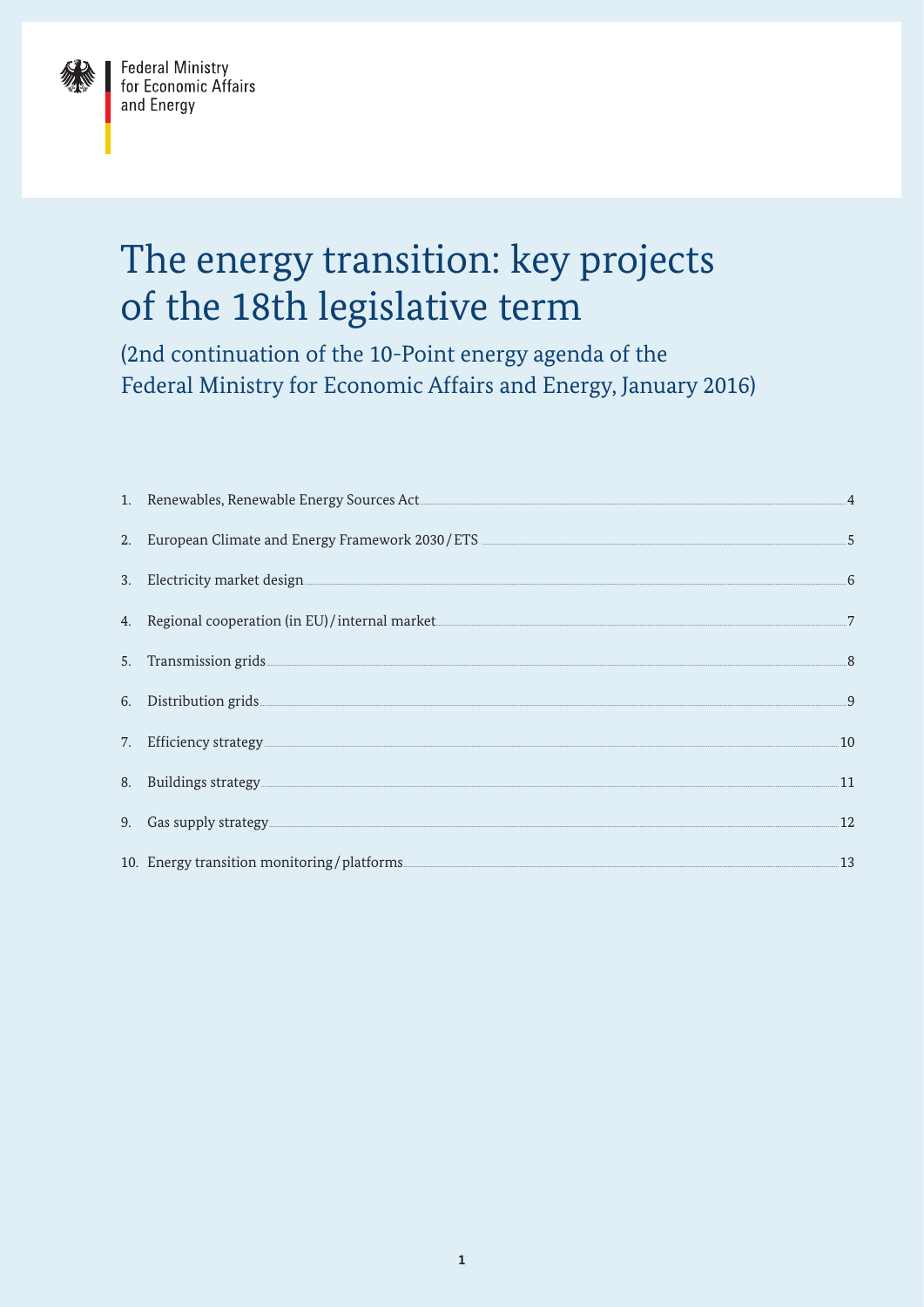## **Introduction**

Germany's energy transition will make our energy supply more secure and more environmentally friendly, whilst remaining affordable, since we are making ourselves less dependent on expensive imports. The 2014 reform of the Renewable Energy Sources Act, including the special equalisation scheme, made the Act fit for the future, laid down a challenging expansion path for renewables, and ensured that electricity-intensive manufacturing in Germany remains competitive.

The 2014 Progress Report and the fourth Monitoring Report at the end of 2015 looked into where we stand, and reviewed whether the goals of the Energy Concept are being attained and whether further action is needed. There was a particular need to act on energy efficiency and climate change mitigation. We are addressing this in the National Action Plan on Energy Efficiency and the Energy Efficiency Strategy for Buildings, and are thus strengthening the role of energy efficiency as a pillar of the energy transition. The electricity sector is making an additional contribution towards mitigating climate change by shifting from coal-fired to gas-fired CHP. Also, lignite-fired power stations are being placed on "security stand-by" and gradually decommissioned.

In the coming years, renewables will become the dominant source of electricity. This will launch a new phase of the energy reforms, creating the challenge of an optimal and low-cost integration of electricity generation from renewables with a flexible generation of electricity from fossil fuels, the use of other flexibility options on the supply and demand side, and the expansion of the grids. The Electricity Market Act, which is slated to enter into force in 2016, will put important policies in place for this.

The 10-point energy agenda contains the key projects of the energy reforms during the 18th legislative term. In addition to the projects in the electricity sector, it also contains the main projects for energy efficiency and in the building sector, as well as our gas supply strategy. The agenda integrates the various fields of action in terms of substance and timing. The 10-point energy agenda was published on 26 June 2014 and first updated in February 2015. This is the second revision.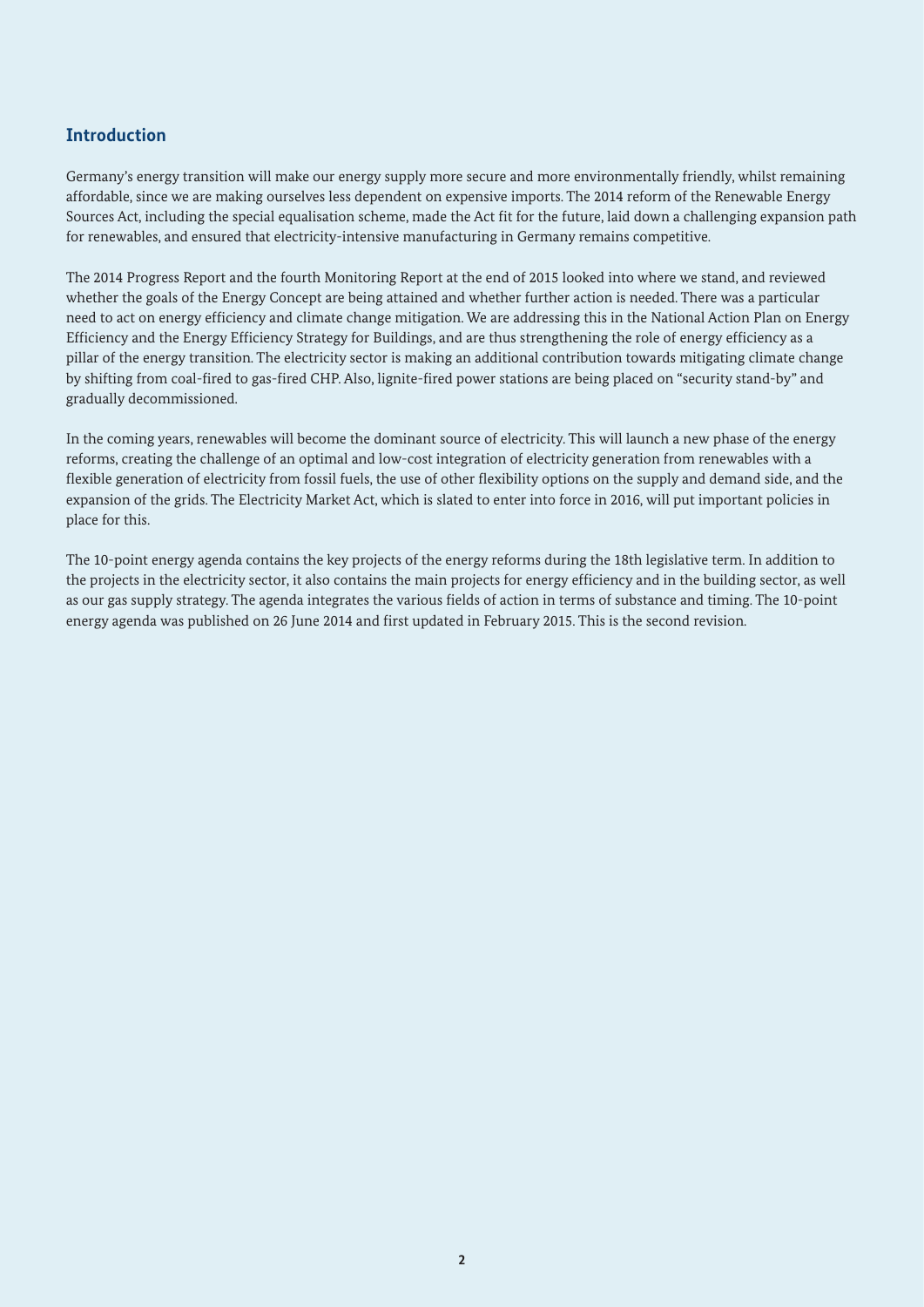

#### **2nd amendment, January 2016**

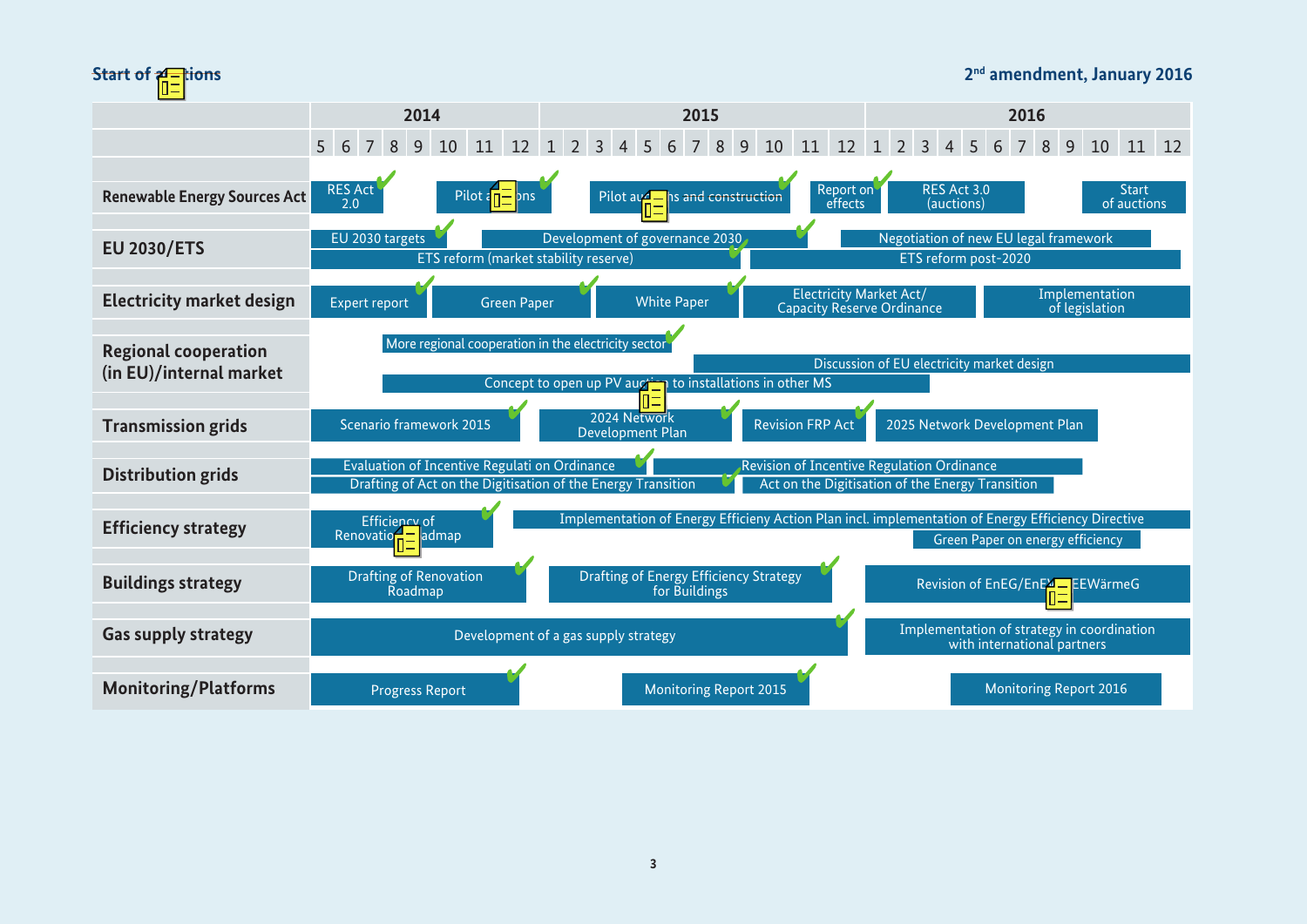## **1. Renewables, Renewable Energy Sources Act**

The 2014 revision of the Renewable Energy Sources Act created the basis for testing out the competition-based promotion of renewables. To achieve this, we presented the ordinance governing pilot auctions for ground-mounted photovoltaic installations in January 2015.

On that basis, we implemented the pilot project in 2015 and then assessed it in a report on the effects. We found that the auction works and that many different stakeholders participate. In the case of ground-mounted PV installations, competition has resulted in falling costs. The findings gained in the pilot auctions form the basis for the changes to the Renewable Energy Sources Act planned for 2016. On the basis of the 2016 Renewable Energy Sources Act, we will set the level of funding for wind and solar power by auction



#### **Renewable Energy Sources Act**

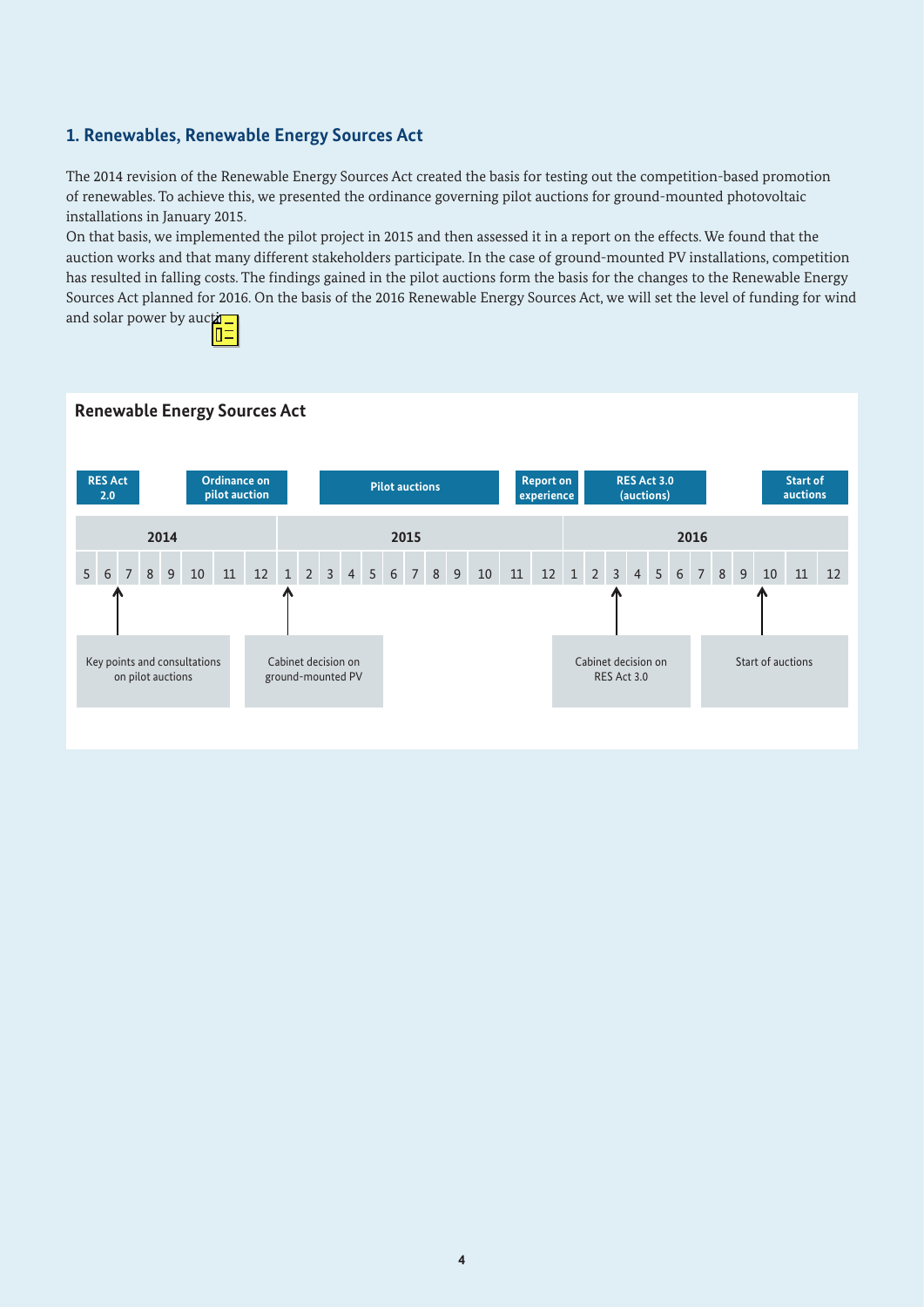## **2. European Climate and Energy Framework 2030/ETS**

The decisions of the European Council of October 2014 on the European climate and energy framework 2030 and the reform of European emissions trading were of key strategic significance for the direction of European and national climate and energy policies, and thus for the successful implementation of the energy reforms. The decisions continue the three-target policy adopted under the German EU Council Presidency and provide for a binding EU climate target of at least a 40% reduction in internal EU greenhouse gas emissions (against 1990), a separate and binding EU target  $\sim$  27% for the proportion of renewables in energy consumption, and an energy efficiency target of at least 27%. The Europe U-Jnion now needs to put a legal framework in place so that the decisions by the member states will actually be implemented and the targets attained.

The European Commission's Framework Strategy should be used to put a coherent European energy policy in place and to ensure that the targets are realised. The Framework Strategy embraces energy security, the internal energy market, energy efficiency, decarbonising the economy, and energy research. In November 2015, the Council of Energy Ministers took initial important structural decisions envisaging integrated climate and energy plans by the member states for the 2021 to 2030 period. The Commission has announced that it will make proposals for a revision of the energy efficiency directives and the renewable energy directive in the second half of 2016.

European emissions trading is a fundamental pillar of Europe's energy and climate policy. Emissions trading is to be reformed on the basis of the decisions by the European Council of October 2014, and in this context the rules to protect the international competitiveness of industry are to be revised. The reform of emissions trading particularly aims to set effective economic incentives to reduce greenhouse gases. The decision to introduce a market stability reserve (MSR) and to transfer backloaded and remaining allowances from the current trading period to this reserve represent first steps along this path.



## **EU 2030/ETS**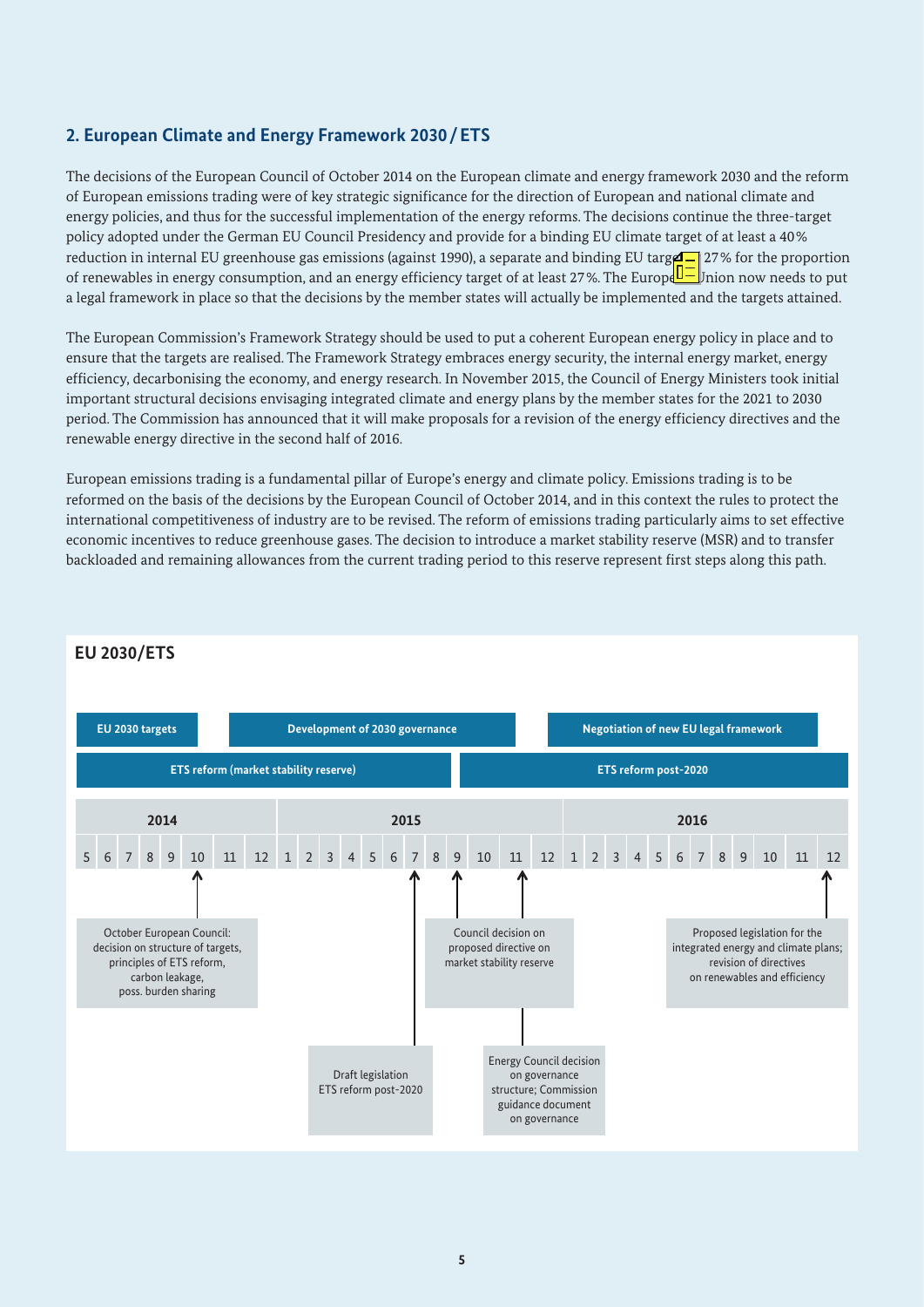# **3. Electricity market design**

The future electricity market design is intended to ensure an efficient deployment of power stations in the face of growing shares of renewables, whilst maintaining energy security. On the basis of several studies and in-depth discussions at the Electricity Market Platform, we presented a Green Paper flagging various options and their pros and cons in autumn 2014. The public consultation was followed by a White Paper in which specific measures were proposed.

On this basis, the Federal Cabinet adopted a draft Electricity Market Act in November 2015. The Act puts a credible legal framework in place in which investors can trust. We are strengthening the existing market mechanisms and creating a framework in which all electricity providers and flexibility options compete with one another. A new capacity reserve is intended to provide further insurance against unforeseen events on the electricity market. This reserve is introduced by the Electricity Market Act and specified in greater detail by the Capacity Reserve Ordinance. At the same time, the Electricity Market Act will ensure that the 'electricity market 2.0' is firmly embedded in the European internal market, which will make it even more cost-efficient.

The question of the future rules governing combined heat and power generation (CHP) is closely related to the power plant fleet and the electricity market design. It is important that the CHP funding fits in with the future electricity market design. This is why we combined the decisions on these two issues. The reform of the CHP funding will provide a strong economic incentive to switch from coal-fired to gas-fired CHP and to build new highly efficient gas-fired CHP installations. Firstly, this provides a stable economic and legal framework for the further development of CHP, and secondly it makes an important contribution towards the attaining of the national climate target.

The progress report on the energy transition has shown that all sectors must make a further contribution towards cutting emissions if we are to attain our national climate target for 2020. Greenhouse gas emissions are also being reduced further in the electricity sector thanks to a reform of the CHP Act. Specifically, a switch is taking place from coal-fired to gas-fired CHP. Also, lignite-fired power stations which are particularly damaging to the climate are being placed on "security stand-by" and gradually decommissioned. Other greenhouse gas reductions will be achieved via efficiency measures in the building sector, in the municipalities, in industry and on the railways.



# **Electricity market design**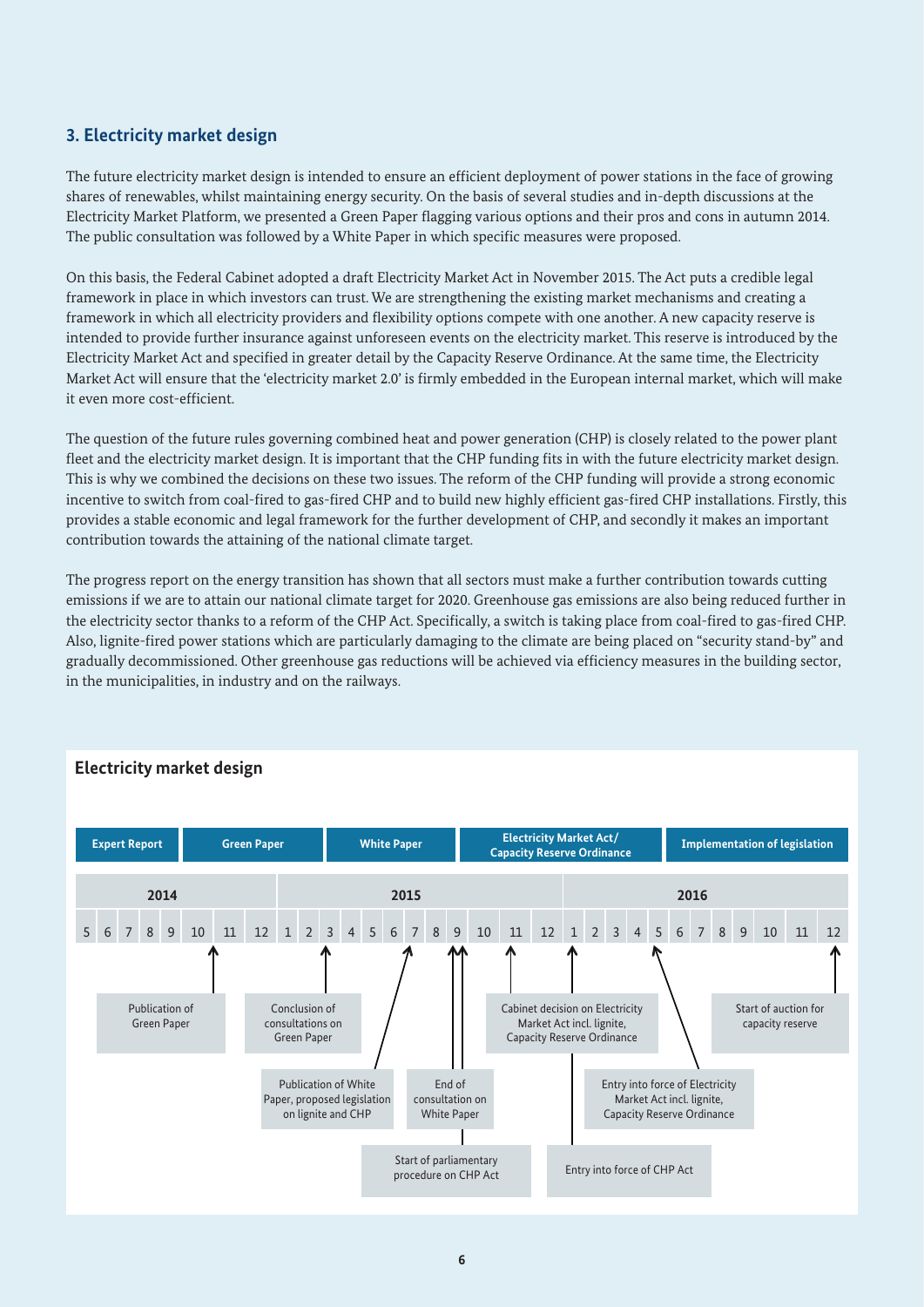## **4. Regional cooperation (in EU) / internal market**

le energy transition is to succeed, Europe's electricity grids must become more integrated. The cooperation is being ered in regional forums like the Pentalateral Forum and a platform initiated by Germany for cooperation with its neighbours. Regional cooperation also improves energy security in Germany. Here, the signing in June 2015 of a joint declaration on strengthening regional cooperation on supply security for electricity was an important step.

The European Commission launched a consultation in 2015 on the future European electricity market design, the results of which are to form the basis of proposed European legislation in 2016. The principles presented by the Commission so far largely reflect the line taken by the German White Paper on the electricity market and the draft Electricity Market Act, and mainly aim to flexibilise the electricity market and strengthen the single market.

By providing for supra-regional balancing of generation and demand, the internal market facilitates the integration of renewable energy. The German government is therefore aiming to increase the intensity of cooperation with its neighbours and with the European Union. The 2014 Renewable Energy Sources Act created the possibility to conduct auctions together with European neighbours. An ordinance which is to be adopted by the Cabinet in parallel to the 2016 Renewable Energy Sources Act will specify the relevant details for this.

### **Regional cooperation (in EU) / internal market**

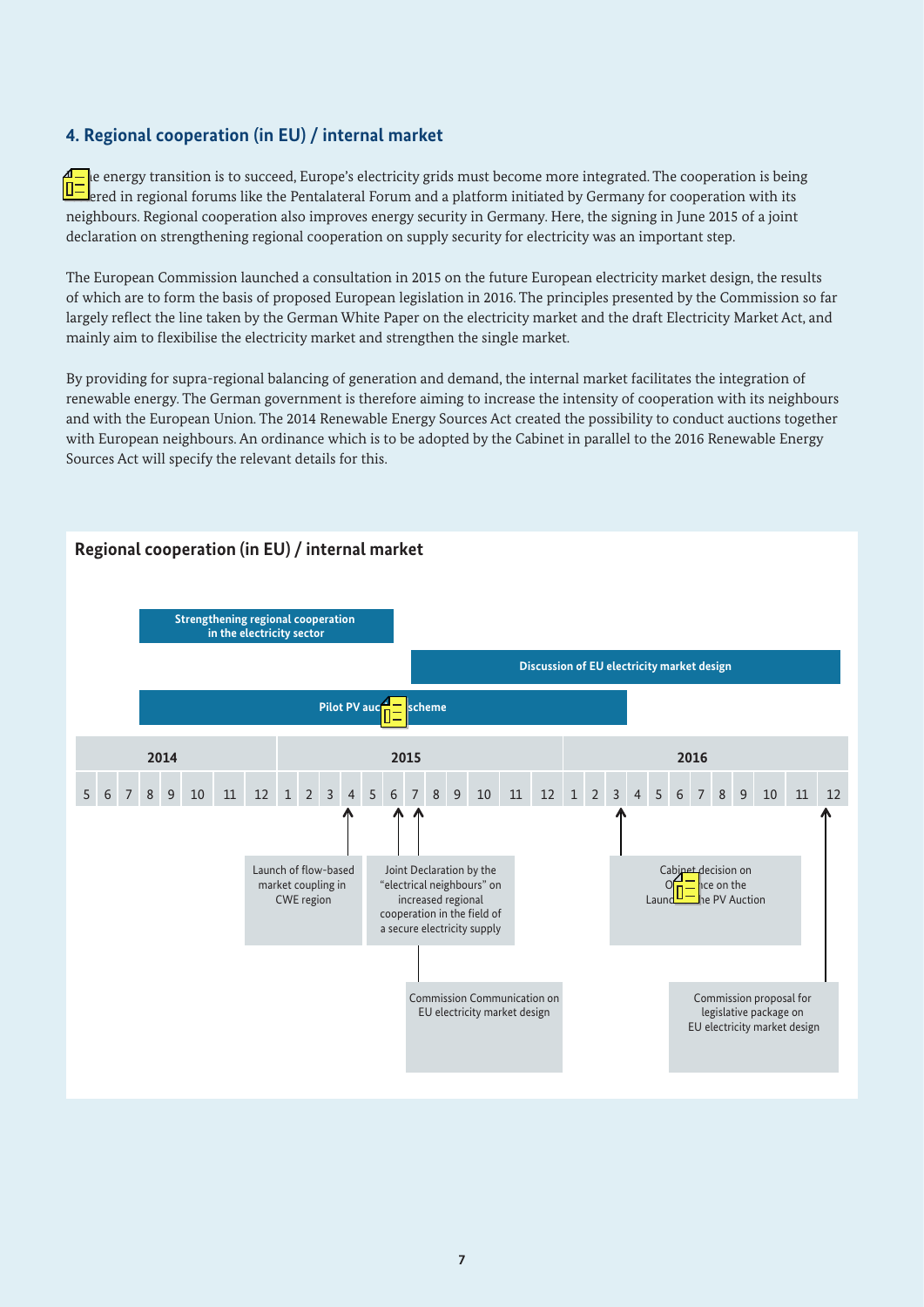# **5. Transmission grids**

The expansion of the electricity grids is an important prerequisite for balancing generation and consumption on a supraregional basis and making it possible to use more renewable energy. In September 2015, the Federal  $\cancel{\mathcal{M}}$ -vork Agency took a decision on the <del>201</del>4 Grid Development Plan for target year 2014. The Act to change provisions of l**ub** In energy cable construction updated the Federal Requirements Plan and introd $U-$ d a statutory priority to place high-voltage direct current (HVDC) lines underground. This puts the conditions in place for the grid to be expanded more quickly and in a more peoplefriendly way.

The transmission system operators have since presented and consulted on the first draft of the  $202$  Firid Development Plan. This Plan's various scenarios also give consideration to the national climate targets. The Grid Dev $\Box$ ment Plan for target year 2025 will probably be authorised by the Federal Network Agency in October 2016.

Following a change in the law at the end of 2015, the regular Grid Development Plan processes will take place only every other year, not every year.

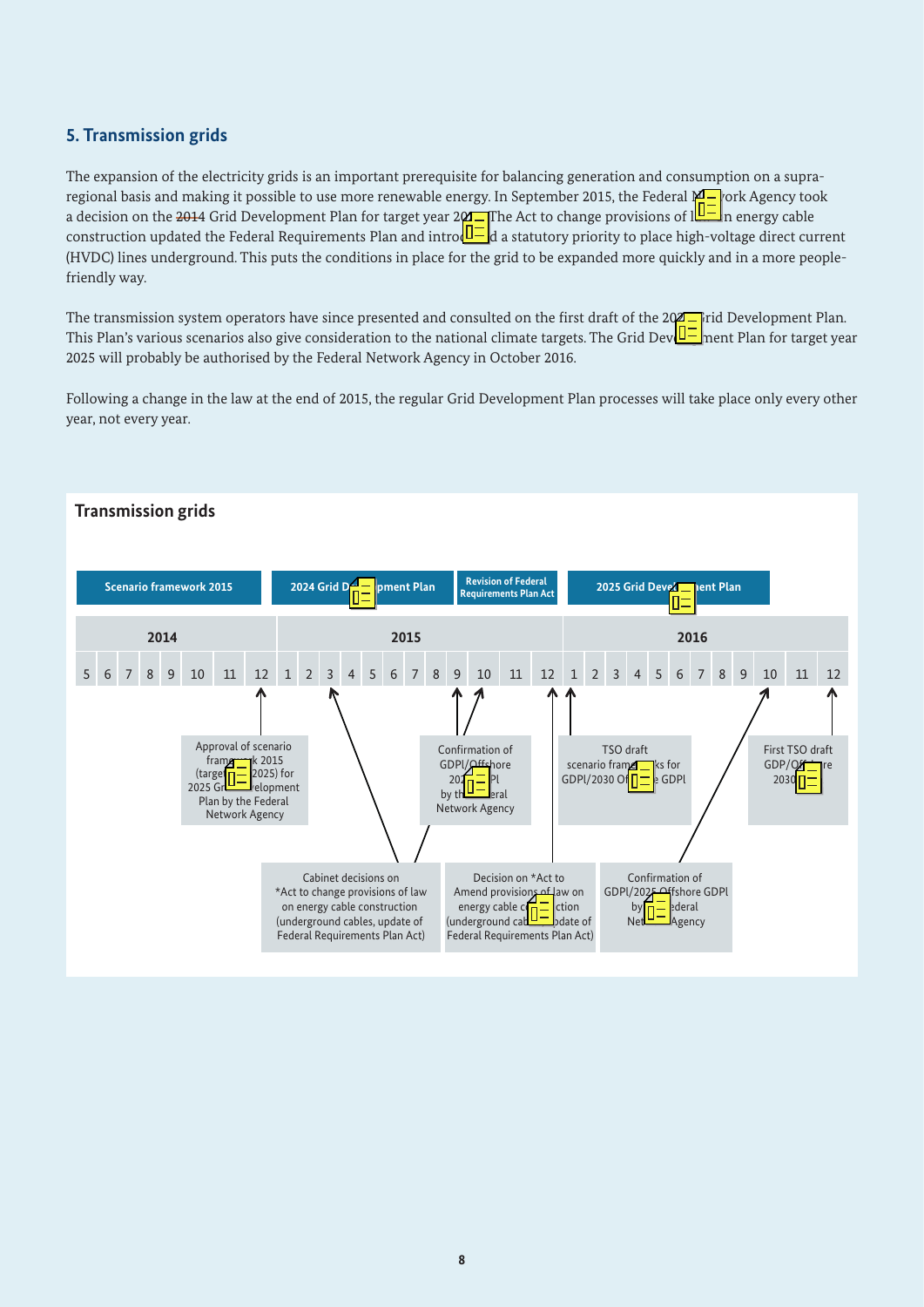## **6. Distribution grids**

In addition to the transmission grids, the distribution grids also need to be made ready for the demands of the energy transition. After all, a large proportion of the renewables-based electricity generation will be connected to the distribution grids.

One important step was the Cabinet decision on a draft Act on the Digitisation of the Energy Transition. The act is to enter into force once it has been adopted by the Bundestag in the summer of 2016. It puts in place the legal framework and the technical preconditions and data protection rules for the electricity sector to be digitised, and makes it possible to roll out smart meters.

Further to this, the Incentive Regulation Ordinance is to be revised in 2016. The revision will firstly create greater certainty for the plans to expand and modernise the necessary distribution grid infrastructure, and secondly will incentivise the use of cost-efficient, smart measures.

The rules on the granting of concessions for grid-based energy in Section 46 of the Energy Industry Act are also being revised. A corresponding draft is to be prex<sup>1</sup> to the Cabinet at the beginning of 2016. Finally, the legal basis for a uniform national transmission grid fee is to be put  $\sqrt{\frac{1}{n}}$  ace in 2016.

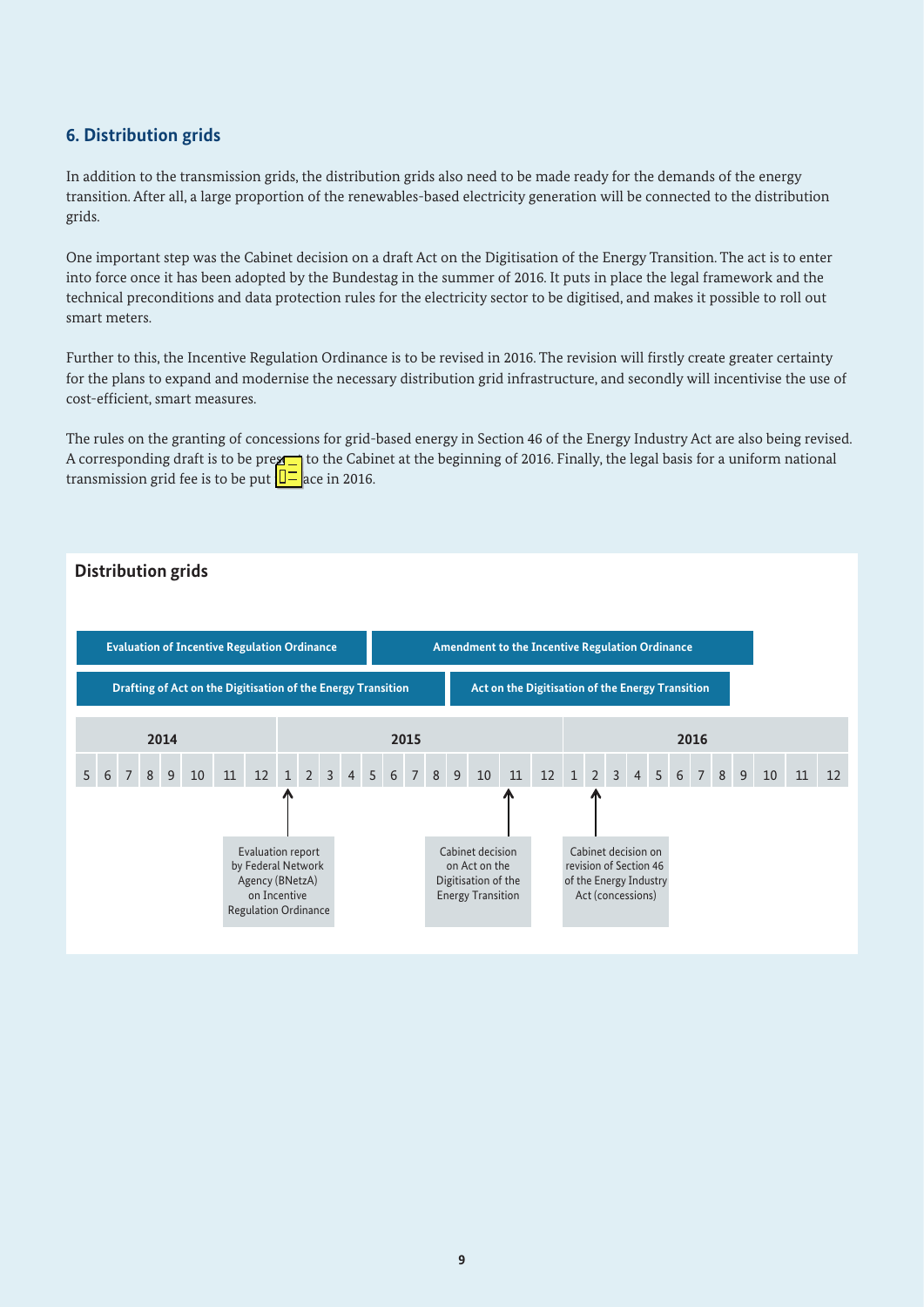# **7. Efficiency strategy**

In the current phase of the energy transition, priority will be assigned to boosting energy efficiency. For this reason, when we adopted the National Action Plan on Energy Efficiency (NAPE), we strengthened energy efficiency as a major pillar of a successful energy transition at the end of 2014. The Plan describes the Federal Government's energy efficiency strategy for the 18th legislative term and aims to win over and involve all stakeholders in society in the improvement of energy efficiency. The measures stipulated in the Plan are making a major contribution towards meeting the efficiency targets, and we will also be fully compliant with the energy conservation obligation deriving from the Energy Efficiency Directive.

In 2015, we launched more than half of the immediate measures contained in the Plan. In 2016, implementation will speed up further - by the end of the year, all of the measures will have been launched. In addition to this, the party chairpersons of the governing coalition decided in their policy agreements of 1 July 2015 to introduce new efficiency measures to supplement those in the Plan. The introduction of these measures is currently being planned in parallel to the implementation of the Plan.

In 2016, we will launch a Green Paper process to continue the development of our energy efficiency policy. In a broad-based dialogue process involving government, commerce and society, we will identify new challenges at an early stage and discuss options for action with the relevant stakeholders.

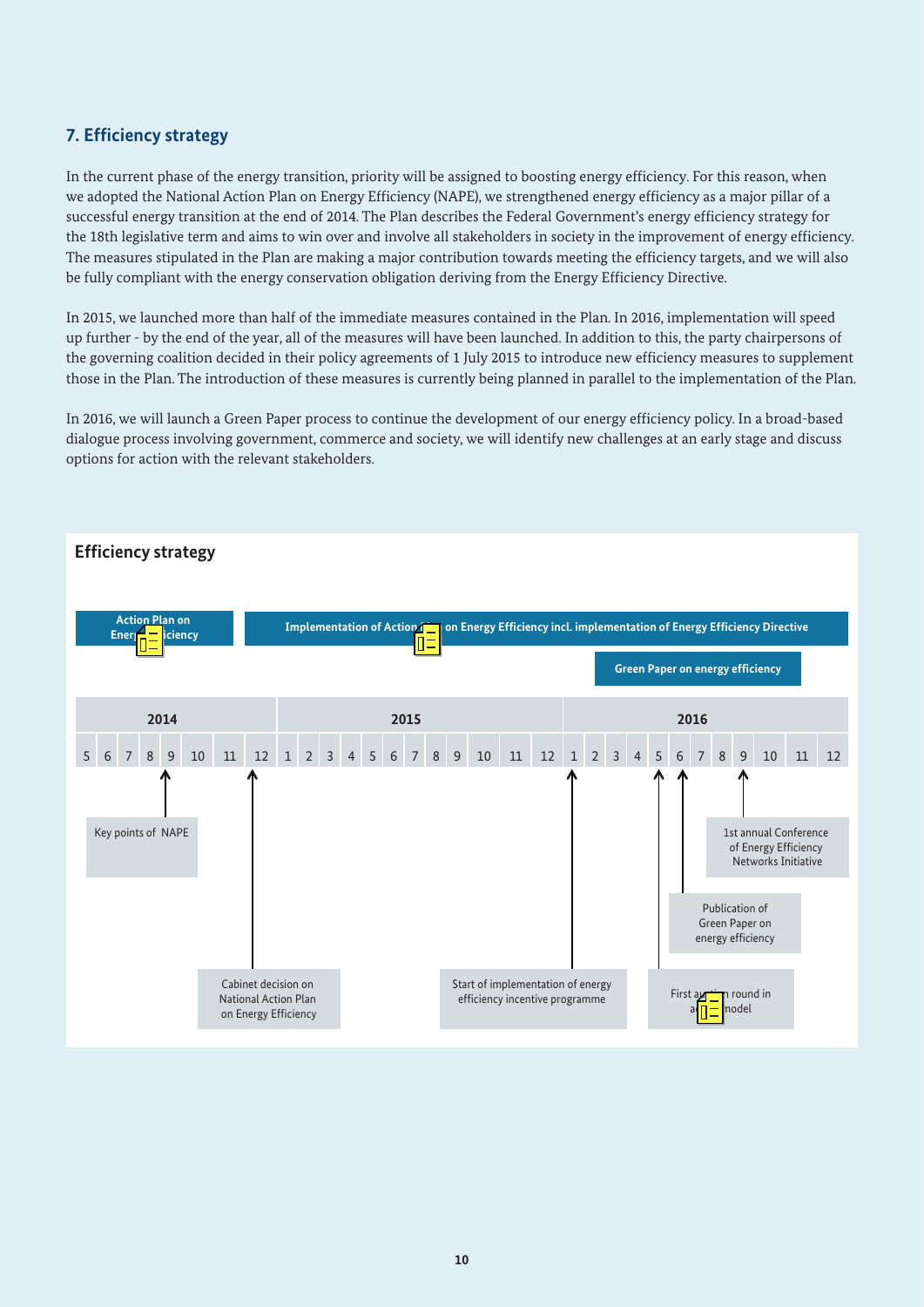## **8. Buildings strategy**

In December 2014, we published not only the principles in the National Action Plan on Energy Efficiency, but also fleshed them out in a paper entitled "Renovation Needs in the Building Stock". The Energy Efficiency Strategy for Buildings was adopted by the Cabinet in November 2015. It is the central strategy paper for the energy transition in the buildings sector and addresses both technical and energy aspects as well as first approaches to economic and, in the longer term, social interests in this area. It also deals with overarching aspects of energy policy, such as issues related to interaction between electricity and heat.

The Strategy shows what can be achieved by improving energy efficiency in buildings and what contribution renewable energy can make towards covering heat and energy needs. This means that the Strategy also provides orientation for building owners so that they can strategically orient their investment in modernisation. As we transform this into specific instruments and measures, we are basically relying on the tried-and-trusted incentives for efficiency and renewables-based heat in the building sector, and aim to better structure and expand these incentives. The overall strategy for the building sector will integrate electricity, heat and efficiency aspects and comprise all the necessary measures for this, e.g. the CO $_{_2}$  Building Renovation Programme, continuation of the Market Incentive Programme, further development of energy conservation law for buildings (merging of the Energy Conservation Act/Ordinance, Renewable Energies Heat Act to form a coordinated system).

#### **Buildings strategy**

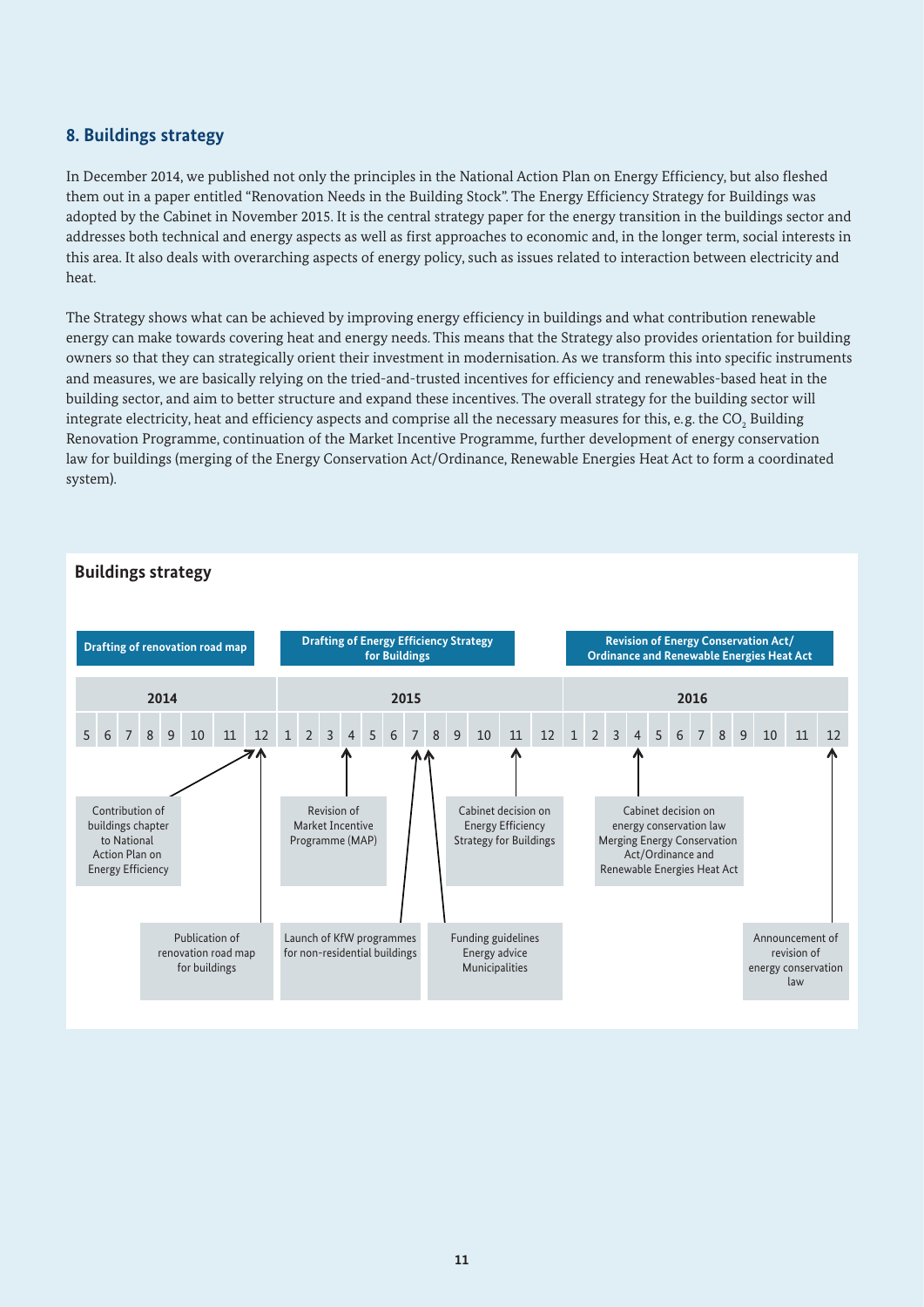## **9. Gas supply strategy**

Gas covers just under a quarter of Germany's primary energy supply. A secure and affordable supply of industry and households with gas is thus crucial. In our market-based system, the primary responsibility for this rests with the companies. We are giving backing to the safeguarding of energy security in coordination with international partners, and particularly the EU. The focus is on the completion of the internal energy market, including the improved physical connection between the EU member states and the access to LNG terminals. We also support commercial projects which aim to diversify supply countries and routes.

In December 2015, the Federal Ministry for Economic Affairs and Energy published a list of key principles for measures to improve the security of the gas supply. These measures – expanding long-term balancing energy products, introducing demand-side management as a balancing energy market product – are to strengthen the functioning of the balancing energy market, which serves to offset unpredictable congestion in the gas grid. Implementation of these measures is to be completed by the beginning of the 2016/17 winter.



#### **Gas supply strategy**